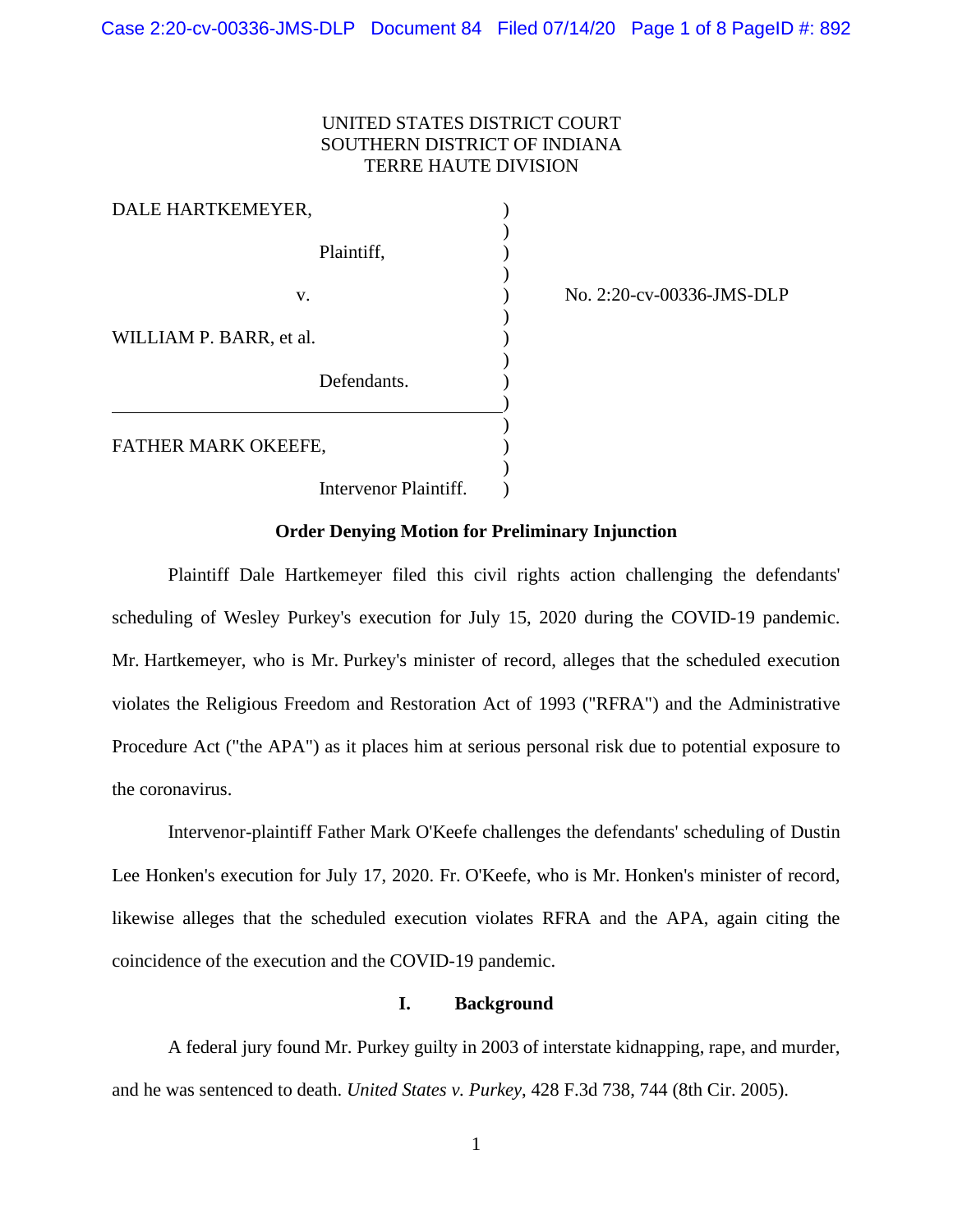### Case 2:20-cv-00336-JMS-DLP Document 84 Filed 07/14/20 Page 2 of 8 PageID #: 893

A federal jury found Mr. Honken guilty in 2004 of witness tampering, soliciting the murder of a witness, drug conspiracy murder, and Continuing Criminal Enterprise (CCE) murder, and he was sentenced to death. *United States v. Honken*, 541 F.3d 1146, 1148–49 (8th Cir. 2008).

On July 25, 2019, at the direction of defendant Attorney General William Barr, the Department of Justice set execution dates for five federal inmates, including Mr. Purkey and Mr. Honken. Those executions were stayed in November 2019 by a preliminary injunction in the United States District Court for the District of Columbia. *In re Matter of Federal Bureau of Prisons' Execution Protocol Cases*, 2019 WL 6691814, at \*8 (D.D.C. Nov. 20, 2019). On April 7, 2020, the District of Columbia Circuit Court of Appeals vacated the preliminary injunction. *In re Matter of Federal Bureau of Prisons' Execution Protocol Cases*, 955 F.3d 106, 113 (D.C. Cir. 2020), *reh'g denied*, 955 F.3d 106 (May 15, 2020), *cert. denied*, *Bourgeois v. Barr*, 2020 WL 3492763 (Mem. Op.) (June 29, 2020).

Meanwhile, the novel coronavirus ("COVID-19") has been spreading in the United States since early 2020. As of 12:15 p.m. on July 12, 2020, there were 3,236,130 reported cases in the United States, including 394,224 cases in the past week. Centers for Disease Control and Prevention, Covid Data Tracker, https://www.cdc.gov/covid-data-tracker/#cases (last visited July 12, 2020). 134,572 people have died from the virus in the United States. *Id.* In Indiana, there have been 51,612 confirmed cases, and 2,567 people have died. Indiana COVID-19 Dashboard, https://www.coronavirus.in.gov/2393.htm (last visited July 12, 2020).

On June 15, 2020, with the Bureau of Prisons ("BOP") essentially locked down due to the COVID-19 pandemic, the Department of Justice announced four execution dates, including Mr. Purkey's on July 15, 2020, and Mr. Honken's on July 17, 2020. *See* Press Release, Dep't of Justice, "Executions Scheduled for Four Federal Inmates Convicted of Murdering Children" (June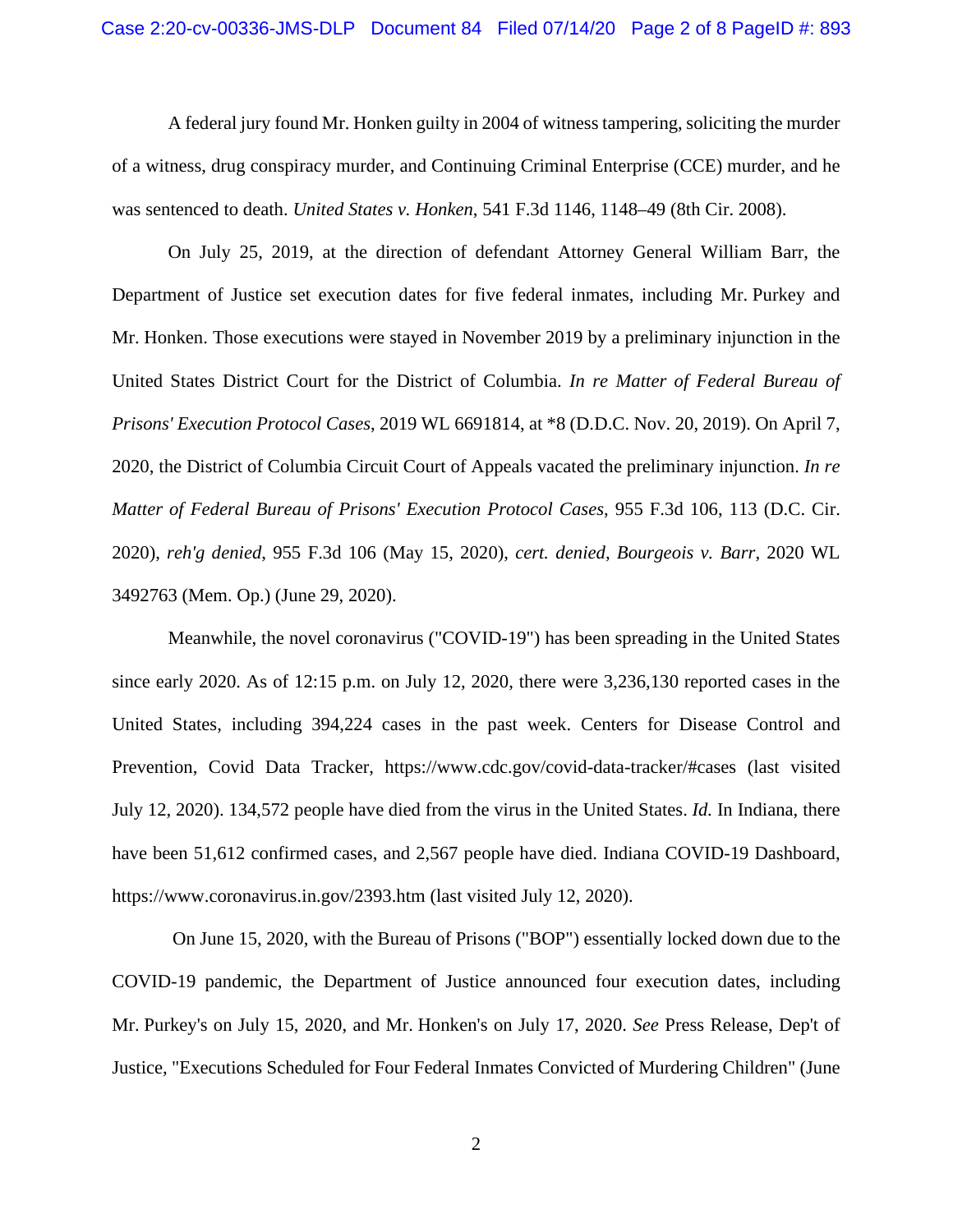15, 2020), https://www.justice.gov/opa/pr/executions-scheduled-four-federal-inmates-convictedmurdering-children.

On July 11, 2020, four days before Mr. Purkey's scheduled execution and six days before Mr. Honken's, a staff member at FCC Terre Haute tested positive for COVID-19 after visiting with individuals who also tested positive. Dkt. 77-1 at ¶¶ 4−5 (Rick Winter Declaration July 12, 2020). This officer left work on July 8 to self-quarantine. *Id.* at  $\P$  4. Between his exposure and his departure, he (1) "attended the law enforcement meeting with outside law enforcement in preparation for the scheduled executions"; (2) "attended a meeting regarding the handling of demonstrators at the scheduled executions"; and (3) "attended to an issue at the SCU," where Mr. Purkey and Mr. Honken are presently held. *Id.* at **[6.** He "did not wear a mask at all times during this period." *Id.* at  $\P$  7. While this staff member did not come into contact with any members of the execution protocol team, the BOP has not yet completed contact tracing protocols. *Id.* at ¶ 9. And, despite this positive test, the BOP has not changed its plan to forego testing the execution protocol team. Dkt. 33-1 at ¶ 7 (Rick Winter Declaration July 6, 2020) ("BOP has no plans to conduct COVID testing on individuals involved in the execution in advance of the execution."); dkt. 77-1 ("BOP will continue to perform the mitigation measures identified in my prior declaration dated July 6.").

## **II. Standard for Preliminary Injunction**

In deciding whether to stay an execution, the Court must consider: "(1) whether the stay applicant has made a strong showing that he is likely to succeed on the merits; (2) whether the applicant will be irreparably injured absent a stay; (3) whether issuance of the stay will substantially injure the other parties interested in the proceeding; and (4) where the public interest lies." *Nken v. Holder*, 556 U.S. 418, 434 (2009). "The first two factors . . . are the most critical." *Id.*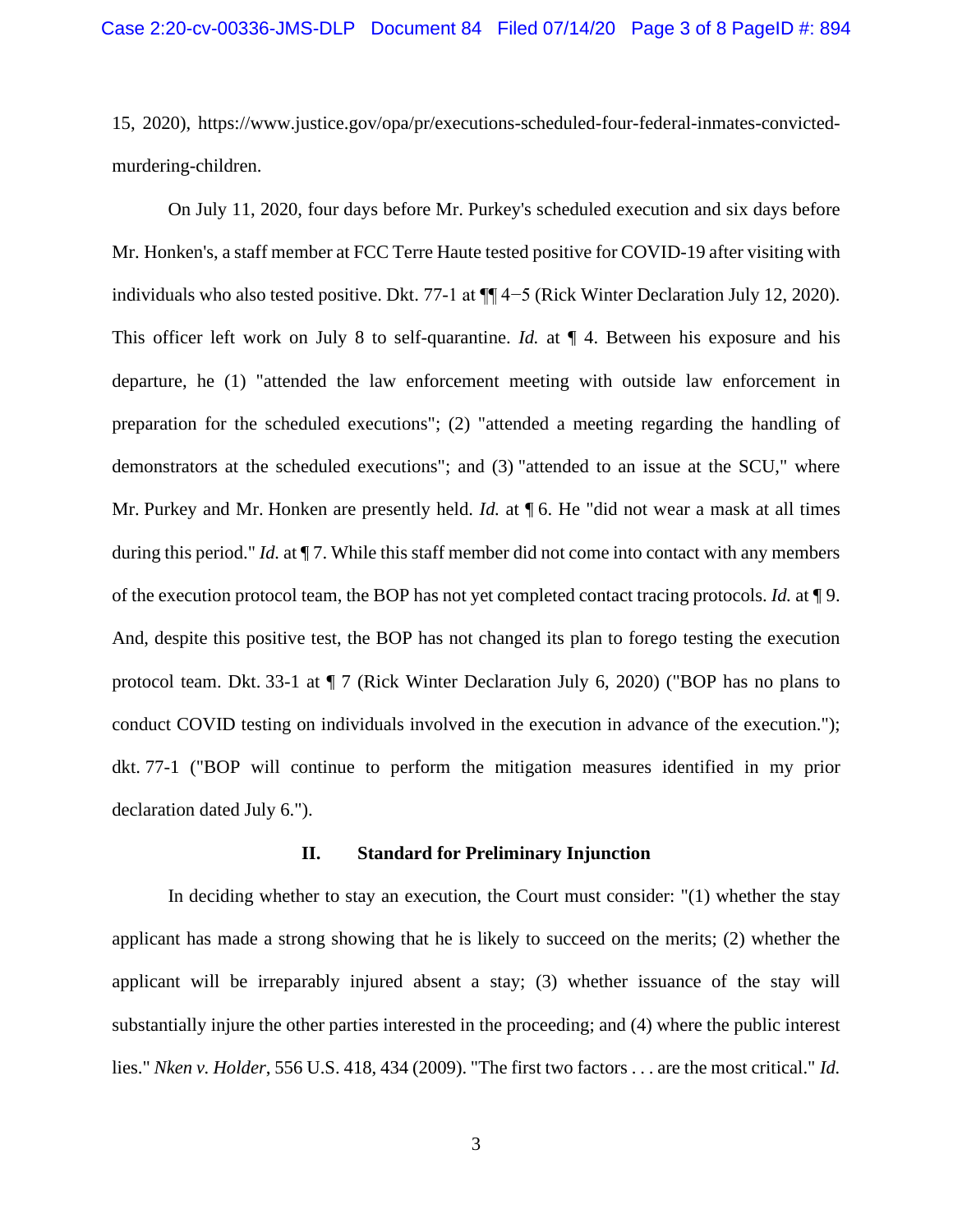### **III. Discussion**

# **A. The Plaintiffs Have Not Shown More than a Negligible Likelihood of Success on Their RFRA Claims.**

As the statute itself explains, Congress enacted RFRA "to restore the compelling interest test as set forth in *Sherbert v. Verner*, 374 U.S. 398 (1963) and *Wisconsin v. Yoder*, 406 U.S. 205 (1972) and to guarantee its application in all cases where free exercise of religion is substantially burdened." 42 U.S.C. § 2000bb(b)(1). Courts evaluate RFRA claims using a four-part test. The plaintiff must show that a challenged government action (1) substantially burdens (2) the plaintiff's sincerely held religious belief. *Burwell v. Hobby Lobby Stores, Inc.*, 573 U.S. 682, 691−92 (2014). If the plaintiff makes the required showings, then the defendant must show that the government action (3) is necessitated by a compelling governmental interest and (4) constitutes the least restrictive means to satisfy that interest. *Id.*

The defendants do not dispute for purposes of this motion that Mr. Hartkemeyer's and Fr. O'Keefe's sincerely held religious beliefs require them to attend to the spiritual needs of Mr. Purkey and Mr. Honken, respectively, as these men face execution. The defendants do, however, argue that the government has imposed no substantial burden on the plaintiffs' free exercise of those beliefs because the plaintiffs are "not themselves the subject of government regulation." Dkt. 33 at 11; *id.* at 13 ("[T]he only impediment Rev. Hartkemeyer identifies—the global pandemic—is not one of the Government's making.").

To show a government-created substantial burden, a plaintiff must identify some government action with a "tendency to coerce individuals into acting contrary to their religious beliefs." *Lyng v. Nw. Indian Cemetery Protective Ass'n*, 485 U.S. 439, 450 (1988). The mere scheduling of an execution imposes no obligation or restriction on the religious advisor whom the condemned prisoner has selected to attend. And the plaintiffs' claims as stated in their complaint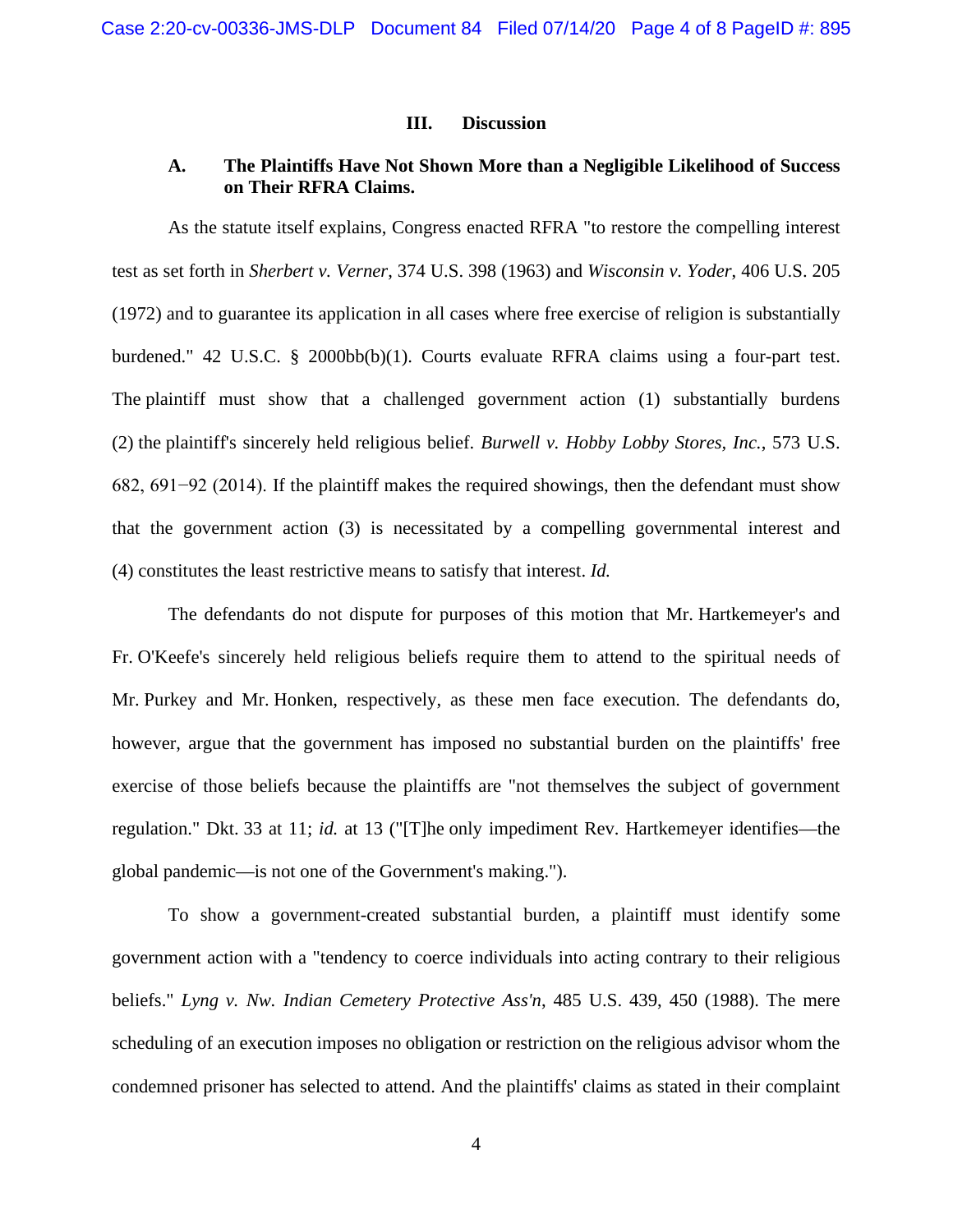rest entirely on the setting of Mr. Purkey's and Mr. Honken's execution dates during the pandemic. Accordingly, the plaintiffs have not shown more than a negligible likelihood of demonstrating a substantial burden on their religious beliefs, as required to prevail on their RFRA claims.

The Court notes that the plaintiffs, in litigating their motions for preliminary injunction, have increasingly focused on the burdens imposed on them as a result of alleged inadequacies of protective measures under the regulations and protocols governing their behavior—and requiring various interactions with prison staff—during the execution process. *See*, *e.g.*, dkt. 82 at 4 ("The Government's failures to ensure compliance with its only limited COVID-19 protocols are an equal cause for concern.")<sup>1</sup>. But the plaintiffs' complaints allege only that the scheduling of executions violated RFRA and the APA. They are not seeking an injunction requiring defendants to provide any additional protective measures for plaintiffs' personal safety. Indeed, the only relief they seek is postponement of Mr. Purkey's and Mr. Honken's executions until a treatment or vaccine for COVID-19 is widely available. Given recent developments, *see Peterson v. Barr*, --- F.3d ----, ----, 2020 WL 3955951, at \*2 (7th Cir. 2020) ("[I]f the BOP observes the minimal requirements in the regulation . . . then it has the unconstrained discretion to choose a date for the execution."); *Barr v. Lee*, 591 U.S. ---, ---, No. 20A8 (July 14, 2020) (per curiam), the likelihood of success on this remedy seems vanishingly small. If the plaintiffs wish to litigate some other claim, or seek different relief, they must first amend their complaints.

# **B. The Plaintiffs Have Not Shown More than a Negligible Likelihood of Success on Their APA Claims.**

"The APA 'sets forth the procedures by which federal agencies are accountable to the public and their actions subject to review by the courts.'" *Dep't of Homeland Sec. v. Regents of the Univ.* 

<sup>&</sup>lt;sup>1</sup> The Court is mindful that plaintiffs were not advised by the defendants as to the COVID-19 precautionary measures for spiritual advisors until after the initial complaint was filed.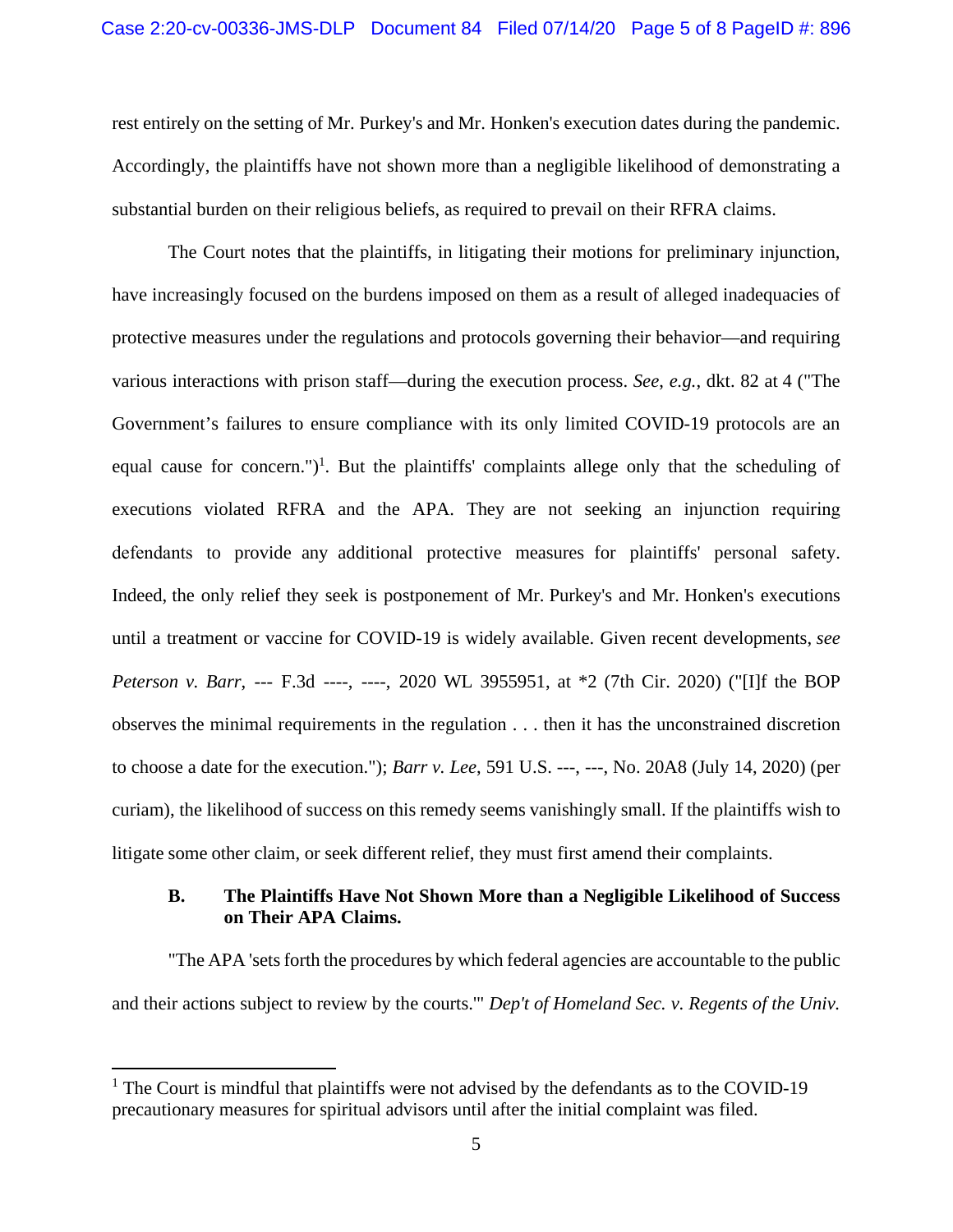*of California*, 140 S. Ct. 1891, 1905 (2020) (quoting *Franklin v. Massachusetts*, 505 U.S. 788, 796 (1992)). "A person suffering legal wrong because of agency action, or adversely affected or aggrieved by agency action within the meaning of a relevant statute, is entitled to judicial review thereof." 5 U.S.C. § 702.

When an agency action is subject to review, a district court may "hold [it] unlawful and set [it] aside" for a number of reasons. 5 U.S.C. § 706(2). The plaintiffs ask the Court to hold unlawful and set aside the government's scheduling of Mr. Purkey's execution on July 15, 2020, and Mr. Honken's on July 17, 2020, as arbitrary and capricious in violation of 5 U.S.C. § 706(2)(A).

The Seventh Circuit recently held that, aside from specific regulations upon which the plaintiffs do not rely, the BOP has "unconstrained discretion" to set an execution date. *Peterson*, --- F.3d at ----, 2020 WL 3955951, at \*2. The plaintiffs therefore have no more than a negligible chance of success in showing that the defendants violated the APA in choosing Mr. Purkey's and Mr. Honken's execution dates.

### **C. Remaining Preliminary Injunction Factors**

Given the plaintiffs' slim chances of success, the Court need not address the other factors for granting an injunction. *See GEFT Outdoors, LLC v. City of Westfield*, 922 F.3d 357, 364 (7th Cir. 2019) (likelihood of success is a "threshold requirement[]," and a court must deny the preliminary injunction if the plaintiff fails to satisfy it).

### **IV. Conclusion**

Mr. Hartkemeyer's motion for preliminary injunction, dkt. [6], and Fr. O'Keefe's motion for preliminary injunction, dkt. [60], are **denied**.

### **IT IS SO ORDERED.**

Date: 7/14/2020

ognist

Hon. Jane Maghus-Stinson, Chief Judge **United States District Court** Southern District of Indiana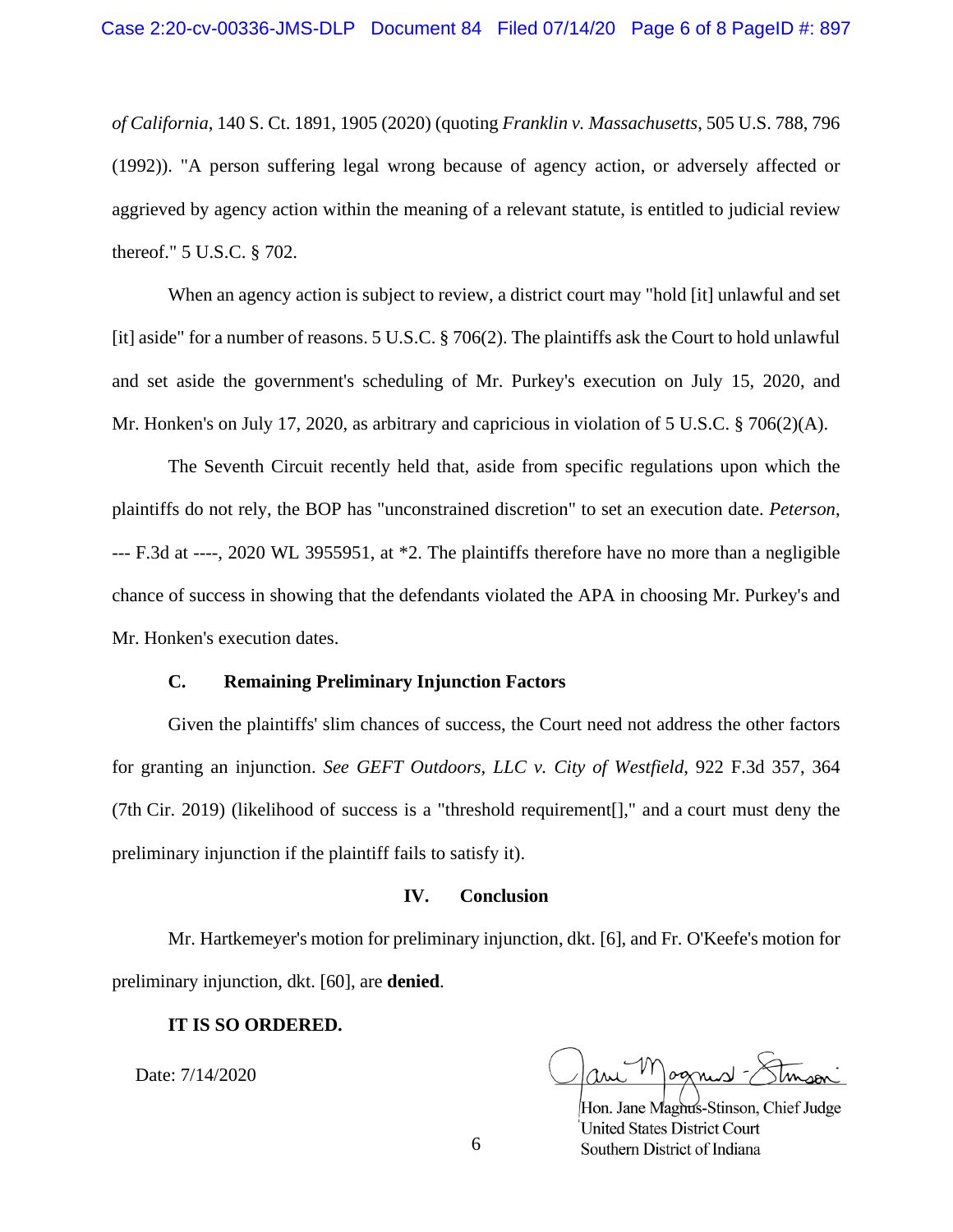Distribution:

Michelle Behrens ROPES & GRAY LLP michelle.behrens@ropesgray.com

Maria G. Calvet ROPES & GRAY LLP maria.calvet@ropesgray.com

Abigail A. Clapp GREENBERG TRAURIG LLP clappa@gtlaw.com

John T. Dey ROPES & GRAY LLP john.dey@ropesgray.com

David C. Fathi NATIONAL PRISON PROJECT OF THE ACLU dfathi@npp-aclu.org

Amy Fly American Civil Liberties Union afly@aclu.org

Kyle R. Freeny Greenberg Traurip, LLP 2101 L Street, N.W. Washington, DC 20027

Douglas Hallward-Driemeier ROPES & GRAY LLP douglas.hallward-driemeier@ropesgray.com

Michael M. Kraus Greenberg Traurig, LLP 90 South Seventh Street Suite 3500 Minneapolis, MN 55402

Howard Baker Kurrus H. Baker Kurrus, PLLC bkurrus@aol.com